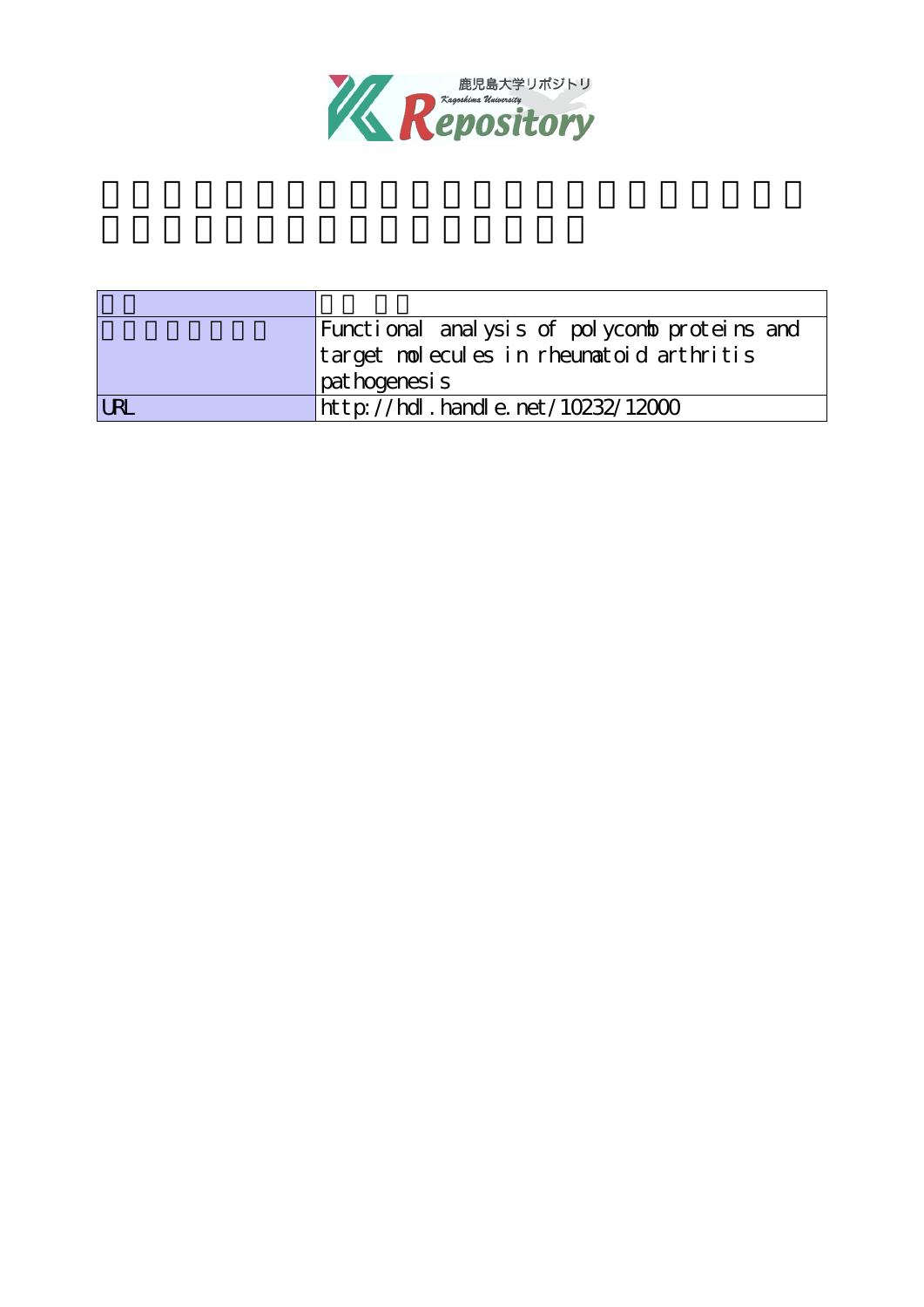## 科学研究費補助金研究成果報告書

平成23年4月8日現在

| 機関番号: 17701<br>研究種目: 基盤研究(C)<br>研究期間: 2008 ~ 2010<br>課題番号: 20591786<br>研究課題名(和文)ポリコーム蛋白の機能とターゲット遺伝子解明による関節リウマチ分子<br>標的治療法開発 |
|-----------------------------------------------------------------------------------------------------------------------------|
| 研究課題名(英文)                                                                                                                   |
| Functional analysis of polycomb proteins and target molecules in rheumatoid arthritis<br>pathogenesis                       |
| 研究代表者<br>小宮 節郎(KOMIYA SETSURO)                                                                                              |
| 鹿児島大学・医歯学総合研究科・教授                                                                                                           |
| 研究者番号: 30178371                                                                                                             |

## 研究成果の概要(和文):

関節リウマチ滑膜細胞、骨肉腫細胞株・骨肉腫患者生検組織で EZH2、BMI-1 の発現上昇 を認めた。また Histone H3 trimethyl 化の上昇を認めた。予想に反して BMI-1 と EZH2 をノックダウンしても in vitro, in vivo において骨肉腫の増大に変化は認められなかった が、EZH2、BMI-1 などのポリコーム蛋白質は関節リウマチや骨肉腫の鑑別、腫瘍マーカ ーとして有用である可能性が示唆された。

## 研究成果の概要(英文):

Expression of EZH2 in synovial cells of rheumatoid arthritis and osteosarcoma cells was increased. BMI-1 was also up-regulated in synovial cells of rheumatoid arthritis and osteosarcoma cells. Expression of EZH2 and BMI-1 was up-regulated in osteosarcoma patient' biopsy specimens. Immunohistochemical examinations showed that EZH2 and BMI-1 were up-regulated in osteosarcoma cells and that trimethylation of histone H3K27 was increased. Unexpectedly, knock down of EZH2 and BMI-1 prevented osteosarcoma growth neither in vitro nor in vivo. Our findings suggest that EZH2 and BMI-1 may be a antigen of rheumatoid arthritis or osteosarcoma, but are not useful molecular targets of treatment.

交付決定額

|        |             |          | (金額単位:円)    |
|--------|-------------|----------|-------------|
|        | 直接経費        | 間接経費     | 計<br>合      |
| 2006年度 |             |          |             |
| 2007年度 |             |          |             |
| 2008年度 | 1, 800, 000 | 540,000  | 2, 340, 000 |
| 2009年度 | 900,000     | 270,000  | 1, 170, 000 |
| 2010年度 | 900, 000    | 270,000  | 1, 170, 000 |
| 計<br>総 | 3,600,000   | ,080,000 | 4, 680, 000 |

研究分野:整形外科学、関節リウマチ、骨軟部腫瘍学 科研費の分科・細目:外科系臨床医学・整形外科学 キーワード:ポリコーム蛋白、EZH2, BMI-1, 関節リウマチ、骨肉腫

## 1.研究開始当初の背景

ポリコーム蛋白はエピジェネティックを制 御する重要な因子である。エピジェネティッ ク機構の異常は、ゲノム DNA の配列異常を

伴わないで、ヒストンのメチル化、アセチル 化などを介した遺伝子発現の異常をもたら す。特にがん関連遺伝子の発現異常を生じて ┃ がんの発生・進展に重要な役割を果たしてい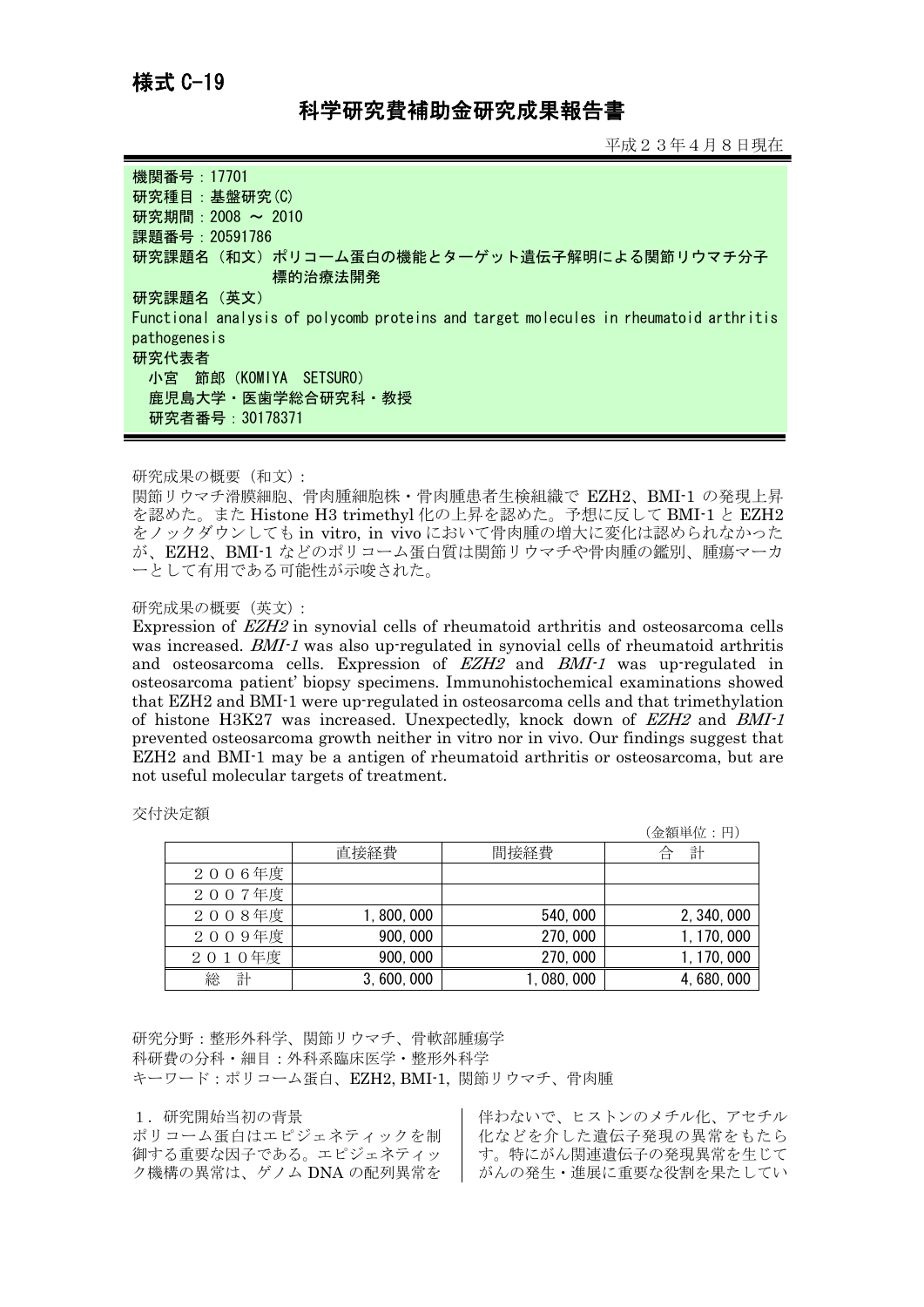ることが報告されている。ポリコーム蛋白で ある EZH2 はヒストンメチル化酵素と呼ば れ、Histone H3-K27 のメチル化に関与する。 また同じポリコーム蛋白である BMI-1 は INK4/ARF の発現を抑制することで p53 経 路、Rb 経路を不活性化し、癌化を促進して いることが報告されている。しかしポリコー ム遺伝子の発現や機能と関節リウマチや骨 軟部腫瘍の病態に着目した研究は未だ行わ れていない。

2.研究の目的 ヒトの関節リウマチや骨軟部腫瘍における ポリコーム蛋白質の発現変化と機能につい て研究を行い、関節リウマチや骨軟部腫瘍の 新規診断法の開発や新規治療法開発を目指 す。

3.研究の方法

人工膝関節手術施行時に採取したヒト関節 リウマチ患者と変形性関節症患者の滑膜組 織より RNA を抽出してポリコーム遺伝子の発 現を定量的 PCR で比較した。ヒト骨肉腫細胞 株、正常骨芽細胞および骨肉腫患者生検組織 を用いて定量的 PCR 法、免役染色法によりポ リコーム蛋白の発現と、ヒストンのメチル化 について比較検討した。また shRNA, siRNA を用いて BMI-1, EZH2 をノックダウンして骨 肉腫細胞の増殖・細胞死への関与を検討した。

4.研究成果

関節リウマチ滑膜組織では変形性関節症の 滑膜組織と比較してポリコーム蛋白である BMI-1, EZH2 の発現が上昇していた。さらに ヒト骨肉腫培養細胞・骨肉腫患者生検組織と もに正常骨芽細胞・正常骨組織と比較してポ リコーム蛋白の発現が上昇していた。特に BMI-1 と EZH2 の発現上昇が定量的 RT-PCR,免 疫染色にて観察された。さらにトリメチル化 ヒストンの上昇も免疫染色にて細胞株・患者 組織にて観察された。これらの結果より RA 滑膜組織やヒト骨肉腫組織の異常増殖にポ リコーム蛋白が関与している可能性が示唆 された。予想に反して BMI-1 と EZH2 をノッ クダウンしても in vitro, in vivo において 骨肉腫の増大に変化は認められなかった。

【考察】関節リウマチ患者滑膜細胞、骨肉腫 細胞株、臨床検体において EZH2、BMI-1 の発 現上昇を認めた。骨肉腫において Histone H3-K27の trimethyl 化による転写抑制により 遺伝子の不活性化が起こっている可能性が 示唆された。既に報告されている他の悪性腫 瘍とは違い、BMI-1, EZH2 をノックダウンし ても腫瘍形成抑制作用は認められなかった が、EZH2、BMI-1 などのポリコーム蛋白質は 関節リウマチや骨肉腫の鑑別、腫瘍マーカー として有用である可能性が示唆された。

5.主な発表論文等 (研究代表者、研究分担者及び連携研究者に は下線)

〔雑誌論文〕(計 12 件)

1. Suppression of osteosarcoma cell inva sion by chemotherapy is mediated by ur okinase plasminogen activator activity vi a up-regulation of EGR1.

Matsunoshita Y, Ijiri K, Ishidou Y, Naga no S, Yamamoto T, Nagao H, Komiya S, Setoguchi T.

PLoS One. 6(1):e16234, 2011 (査読:有)

2. Upregulation of Notch pathway molec ules in oral squamous cell carcinoma. Hijioka H, Setoguchi T, Miyawaki A, Ga o H, Ishida T, Komiya S, Nakamura N. Int J Oncol. 36(4):817-22, 2010 (査読:有)

3. Kawabata H, Setoguchi T, Yone K, S ouda M, Yoshida H, Kawahara K, Maru yama I, Komiya S.

High mobility group box 1 is upregulate d after spinal cord injury and is associa ted with neuronal cell apoptosis. Spine 35(11):1109-15, 2010 (査読:有)

4. Mazabraud's syndrome with solitary myxoma and monostotic fibrous dysplasi a.

Arishima Y, Setoguchi T, Abematsu M, Tominaga H, Fukunaga E, Komiya S. J Orthop Sci. 15(1):144-7, 2010 (査読:有)

5. The knock-down of overexpressed EZ H2 and BMI-1 does not prevent osteosa rcoma growth.

Sasaki H, Setoguchi T, Matsunoshita Y, Gao H, Hirotsu M, Komiya S.

Oncol Rep. 23(3):677-84, 2010 (査読:有)

6. Smoothened as a new therapeutic tar get for human osteosarcoma.

Hirotsu M, Setoguchi T, Sasaki H, Mats unoshita Y, Gao H, Nagao H, Kunigou O, Komiya S.

Mol Cancer 9:5, 2010 (査読:有)

7. Tumour formation by single fibroblast growth factor receptor 3-positive rhabdomyosarcoma-initiating cells.

Hirotsu M, Setoguchi T, Matsunoshita Y, Sasaki H, Nagao H, Gao H, Sugimura K, Komiya S.

Br J Cancer 101(12):2030-7, 2009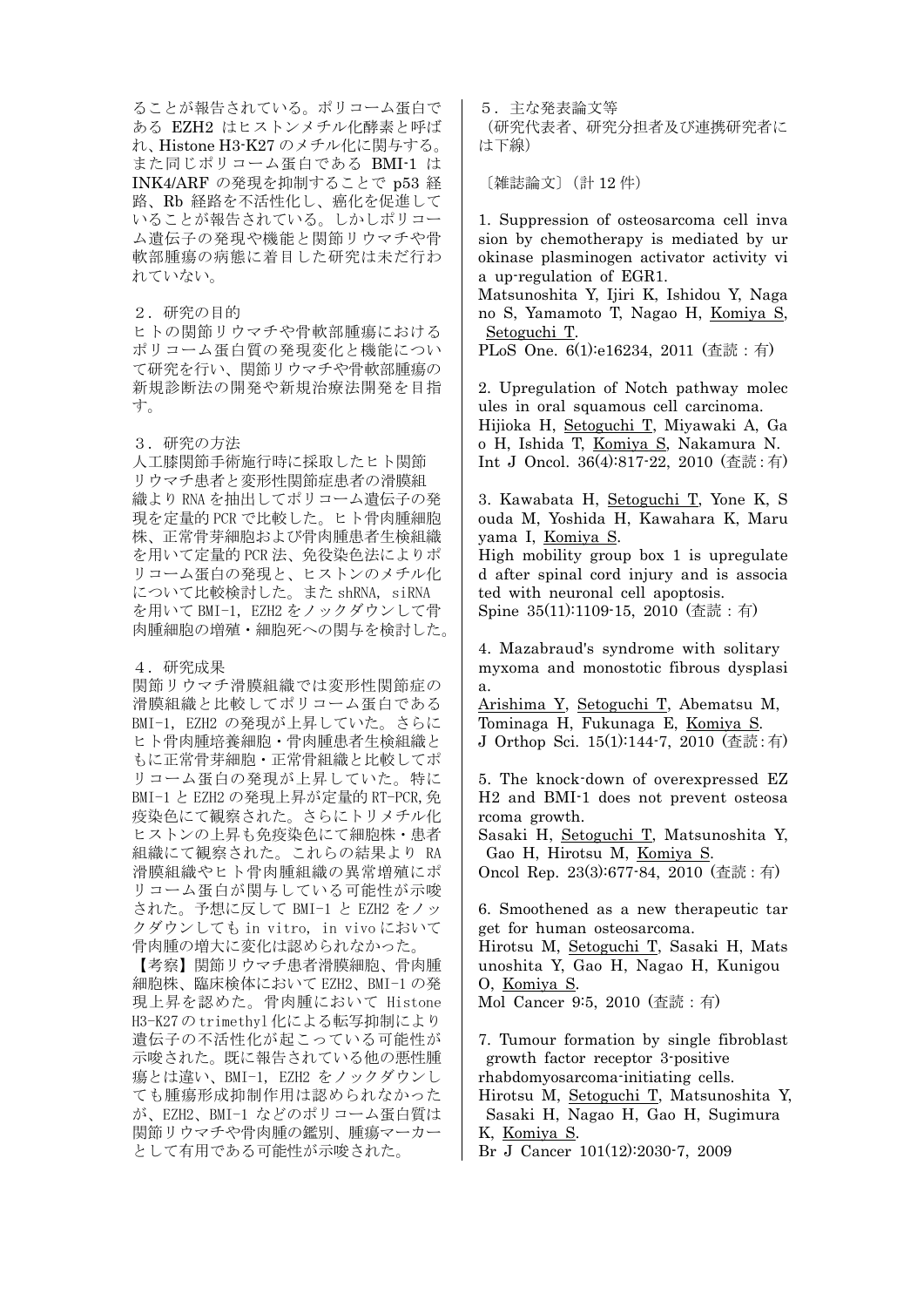8. Stress deprivation from the patellar t endon induces apoptosis of fibroblasts in vivo with activation of mitogen-activate d protein kinases. Kawabata H, Katsura T, Kondo E, Kita mura N, Miyatake S, Tanabe Y, Setoguc hi T, Komiya S, Yasuda K. J Biomech. Nov 13;42(15):2611-5, 2009 (査読:有) 9. Retinal astrocyte differentiation medi ated by leukemia inhibitory factor in co operation with bone morphogenetic prote in 2. Fukushima M, Setoguchi T, Komiya S, Tanihara H, Taga T. Int J Dev Neurosci. 27(7):685-90, 2009 (査読:有) 10. Inhibition of Notch pathway prevent s osteosarcoma growth by cell cycle regu lation. Tanaka M, Setoguchi T, Hirotsu M, Gao H, Sasaki H, Matsunoshita Y, Komiya S. Br J Cancer 100(12):1957-65, 2009 (査読:有) 11. Stem cell factor prevents neuronal c ell apoptosis after acute spinal cord inju ry. Yamasaki K, Setoguchi T, Takenouchi T, Yone K, Komiya S. Spine 34(4):323-7, 2009 (査読:有) 12. Expression of apoptosis signal-regula ting kinase 1 in mouse spinal cord unde r chronic mechanical compression: possib le involvement of the stress-activated mi togen-activated protein kinase pathways in spinal cord cell apoptosis. Takenouchi T, Setoguchi T, Yone K, Ko miya S. Spine 33(18):1943-50, 2008 (査読:有) 〔学会発表〕(計 21 件) 1. Role of GLI2 in the growth of human osteosarcoma. Setoguchi T, Komiya S. 56th Annual Meeting of Orthopaedic Re search Society, Long Beach, CA, USA Jan 13, 2011 2. Functional analysis of EGR1 and its up-regulation using anti-tumour agents. Matsunoshita Y, Setoguchi T, Kunigou O, Hirotsu M, Komiya S. 55th Annual Meeting of the Orthopaedic Research Society, New Orleans, USA March 6-9, 2010 3. Functional analysis of EGR1 and its up-regulation using anti-tumour agents. Matsunoshita Y, Setoguchi T, Sasaki H, Kunigou O, Hirotsu H, Nagano S, Kom iya S. The 20th Japanese-Korean Combined Or thopaedic Symposium, Kagoshima, Japa n. June 3-4, 2010 4. Knock down of overexpressed smoothe ned prevent osteosarcoma growth and in vasion. Sasaki H, Setoguchi T, Hirotusu H, Mat sunoshita Y, Kunigou O, Komiya S. The 20th Japanese-Korean Combined Or thopaedic Symposium, Kagoshima, Japa n. June 3-4, 2010 5. Functional analysis of over-expressed GOLPH3 in osteosarcoma and rabdomyo sarcoma. Kunigou O, Setoguchi T, Matsunoshita Y, Sasaki H, Komiya S. The 20th Japanese-Korean Combined Or thopaedic Symposium, Kagoshima, Japa n. June 3-4, 2010 6. 骨肉腫におけるSMOの機能制御による転 移能抑制効果とそのメカニズムの解析 佐々木裕美, 瀬戸口啓夫, 廣津匡隆, 松野下 幸弘, 救仁郷修, 永尾宗子, 小宮節郎 第 43 回日本整形外科学会骨・軟部腫瘍学術 集会, 東京都. 7 月 15 日~16 日, 2010 7. 骨肉腫における HEY1 発現上昇と HEY1 の機能解析 松野下幸弘, 瀬戸口啓夫, 佐々木裕美, 永尾 宗子, 救仁郷修, 小宮節郎 第 43 回日本整形外科学会骨・軟部腫瘍学術 集会, 東京都. 7 月 15 日~16 日, 2010 8. 骨肉腫における GOLPH3 遺伝子の高発現 とその機能解析 救仁郷修, 瀬戸口啓夫, 松野下幸弘, 佐々木 裕美, 永尾宗子, 小宮節郎 第 43 回日本整形外科学会骨・軟部腫瘍学術 集会, 東京都. 7 月 15 日~16 日, 2010 9. ヒト骨肉種における GLI2 の強発現と GL I2 をターゲットにした骨肉腫治療の可能性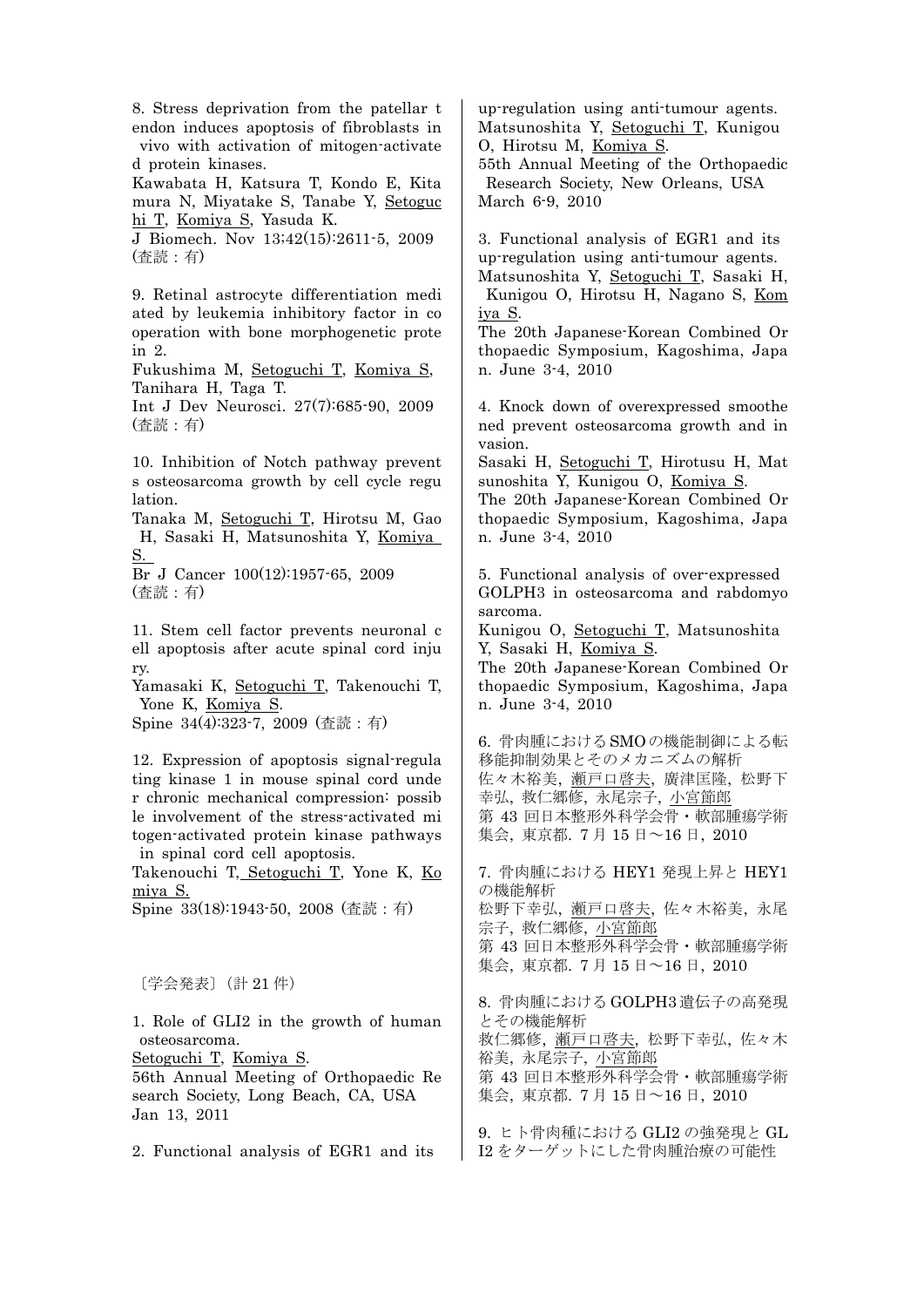永尾宗子, 瀬戸口啓夫, 廣津匡隆, 佐々木裕 美, 松野下幸弘, 救仁郷修, 小宮節郎 第 25 回日本整形外科学会基礎学術集会, 京 都市. 10 月 14 日~15 日, 2010 10. 骨肉腫における SMO の機能抑制による 増殖能・浸潤能抑制効果とそのメカニズムの 解析 廣津匡隆, 瀬戸口啓夫, 佐々木裕美, 松野下 幸弘, 永尾宗子, 救仁郷修, 小宮節郎 第 25 回日本整形外科学会基礎学術集会, 京 都市. 10 月 14 日~15 日, 2010 11. Functional analysis of EGR1 and its up-regulation using anti-tumour agents. Matsunoshita Y, Setoguchi T, Sasaki H, Kunigou O, Hirotsu M, Nagano S, Kom iya S. 7th Combined Meeting of the Orthopaed ic Research Societies, Kyoto, Japan October 16-20, 2010 12. Inhibition of Hedgehog pathway pre vents rhabdomyosarcoma growth. Kawabata N, Setoguchi T, Komiya S. 第 32 回日本分子生物学会年会・第 83 回日本 生化学会大会合同大会, 神戸市. 12 月 7 日~ 10 日, 2010 13. Functional analysis of EGR1 and its up-regulation using anti-tumor agents. Matsunoshita Y, Setoguchi T, Kunigou O, Hirotsu M, Komiya S. The 19th Korean-Japanese Combined Or thopaedic Symposium, Gwangju, Korea. June 3-4, 2009 14. SMO の機能制御による骨肉腫増殖抑制 効果と SMO inhibitor の臨床応用の可能性 廣津匡隆, 瀬戸口啓夫, 松野下幸弘, 佐々木 裕美,小宮節郎 第 42 回日本整形外科学会基礎骨・軟部腫瘍 学術集会, 横浜市. 7 月 16 日~17 日, 2009 15. ヒト骨肉種における GLI2 の強発現と GLI2 をターゲットにした骨肉腫治療 廣津匡隆, 瀬戸口啓夫, 松野下幸弘, 小宮節 郎 第 42 回日本整形外科学会基礎骨・軟部腫瘍 学術集会, 横浜市. 7 月 16 日~17 日, 2009 16. Inhibition of Notch pathway prevents osteosarcoma growth in vitro and in vivo by cell cycle regulation. Setoguchi T, Tanaka M, Hirotsu H, Sasaki H, Komiya S. The joint 15th Congress of the European

Cancer Organization and 34th Congress of the European Society for Medical Oncology, Berlin, Germany. September 20-24, 2009

17. Inhibition of Notch pathway prevent s osteosarcoma growth in vitro and in v ivo by cell cycle regulation.

Setoguchi T, Tanaka M, Hirotsu H, Sas aki H, Komiya S.

The 18th Japanese-Korean Combined Or thopaedic Symposium. Nagasaki, Japan. July 31-Augusut 2, 2008

18. Notch pathway is activated in osteos arcoma and inhibitors of  $\gamma$ -secretase inhi bit osteosarcoma growth by cell cycle re gulation. Tanaka M, Setoguchi T, Hirotsu M, Sas

aki H, Komiya S. ASBMR 30th Annual Meeting Montréal, Québec, Canada September 12-16, 2008

6.研究組織 (1)研究代表者 小宮 節郎(KOMIYA SETSURO) 鹿児島大学・医歯学総合研究科・教授 研究者番号:30178371

(2)研究分担者 瀬戸口 啓夫(SETOGUCHI TAKAO) 鹿児島大学・医学部・歯学部附属病院・ 助教 研究者番号:40423727

(3)研究分担者 有島 善也(ARISHIMA YOSHIYA) 鹿児島大学・医学部・歯学部附属病院・ 助教 研究者番号:90336339

(3)研究協力者 永尾 宗子(NAGAO HIROKO) 鹿児島大学・医歯学総合研究科・大学院生 研究者番号:なし

(4)研究協力者 佐々木 裕美(SASAKI HIROMI) 鹿児島大学・医歯学総合研究科・大学院生 研究者番号:なし

(5)研究協力者 松野下 幸弘(MATSUNOSHITA YUKIHIRO) 鹿児島大学・医歯学総合研究科・大学院生 研究者番号:なし